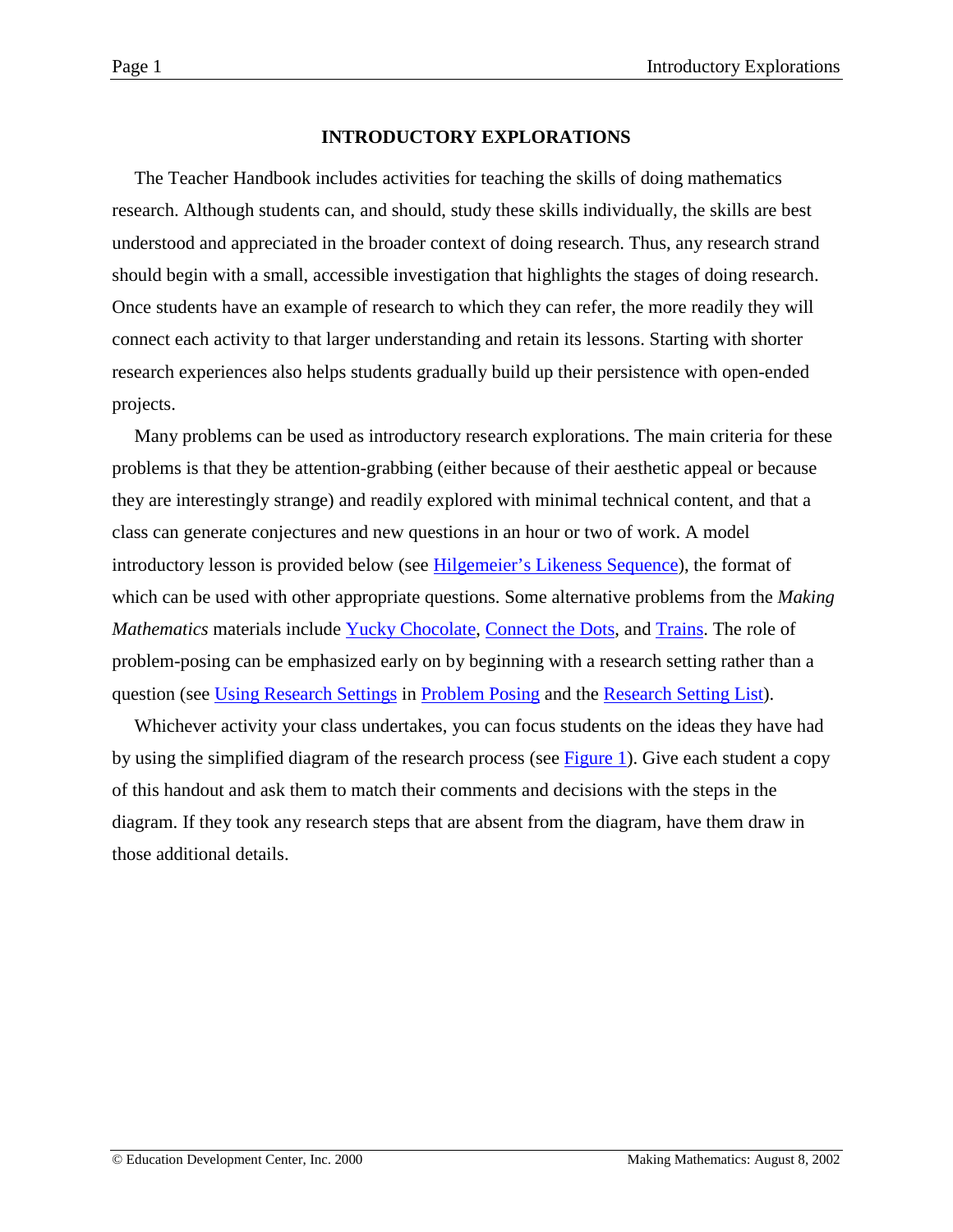<span id="page-1-0"></span>

**Figure 1. The Research Process.**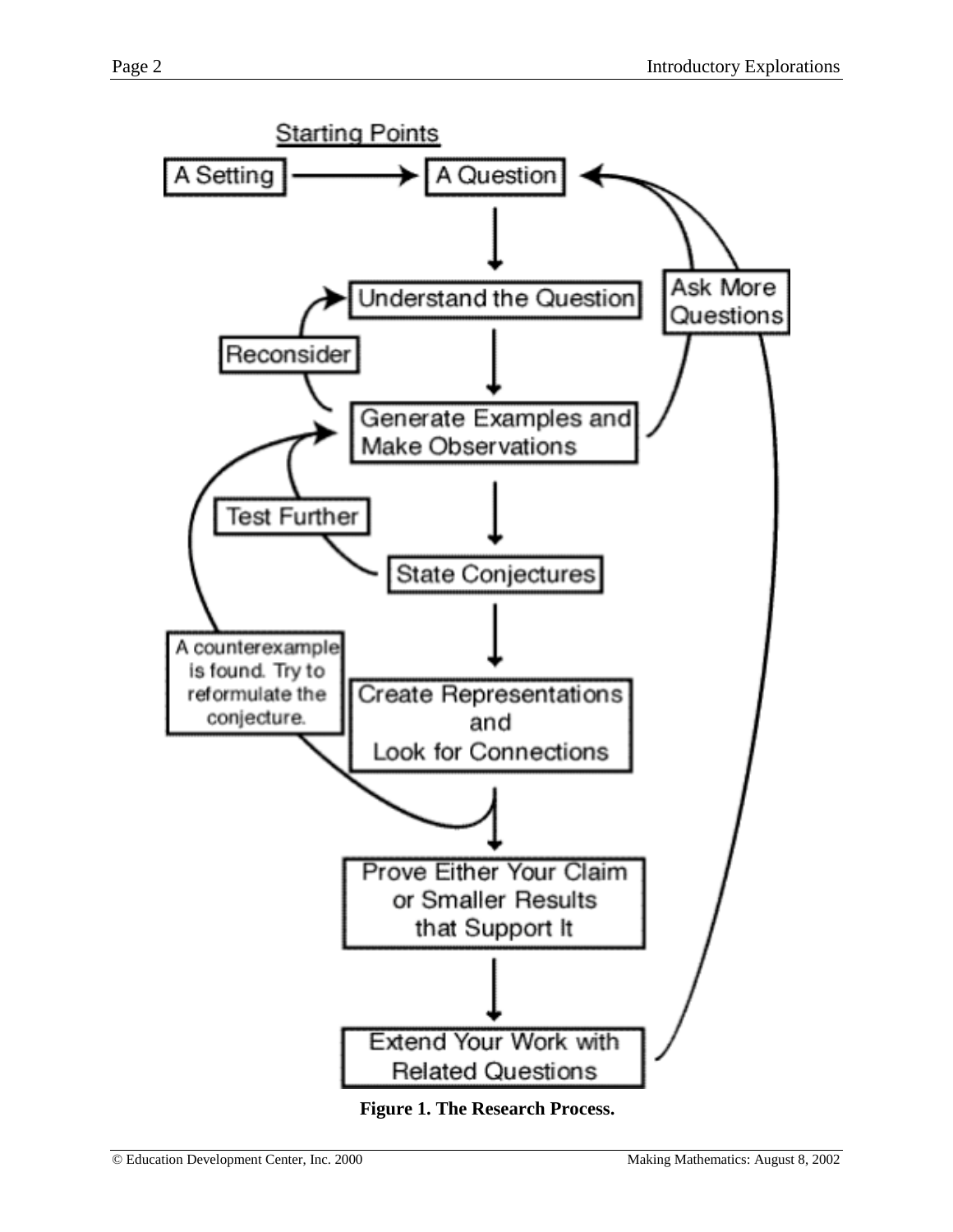# <span id="page-2-0"></span>**HILGEMEIER'S LIKENESS SEQUENCE**

This activity introduces many of the overarching ideas of mathematics research in a two- or three- period sequence. It uses a setting rather than a question so that students will be encouraged to pose a range of mathematical questions.

Software is available for further explorations and testing of conjectures.

# **Goals for This Activity**

- To introduce some of the stages of doing mathematics research: understanding a problem, having a question, collecting and organizing data, making a conjecture, and generalizing a question
- To broaden students' understanding of what counts as a mathematical question or setting
- To teach students to distinguish between an example, a conjecture, and a theorem
- Optional: To start considering the nature of proof and the group process of evaluating the reasoning behind a claim

| <b>Lesson</b>  | <b>In-Class</b>                                                                                                                                           | <b>Homework</b>                                     |  |  |  |  |  |  |  |
|----------------|-----------------------------------------------------------------------------------------------------------------------------------------------------------|-----------------------------------------------------|--|--|--|--|--|--|--|
| $\mathbf{1}$   | Understanding the problem and posing<br>questions                                                                                                         | Extending the sequence and the list of<br>questions |  |  |  |  |  |  |  |
| $\overline{2}$ | Collecting data in response to the<br>questions<br>Stating conjectures<br>Generating some early answers and<br>explanations                               | Testing conjectures and informal proofs             |  |  |  |  |  |  |  |
| 3              | Discussing the conjectures and the role<br>of evidence and reasoning<br>Optional: Further explorations with the<br>$\bullet$<br>program SequenceGenerator |                                                     |  |  |  |  |  |  |  |

# **Suggested Pacing:**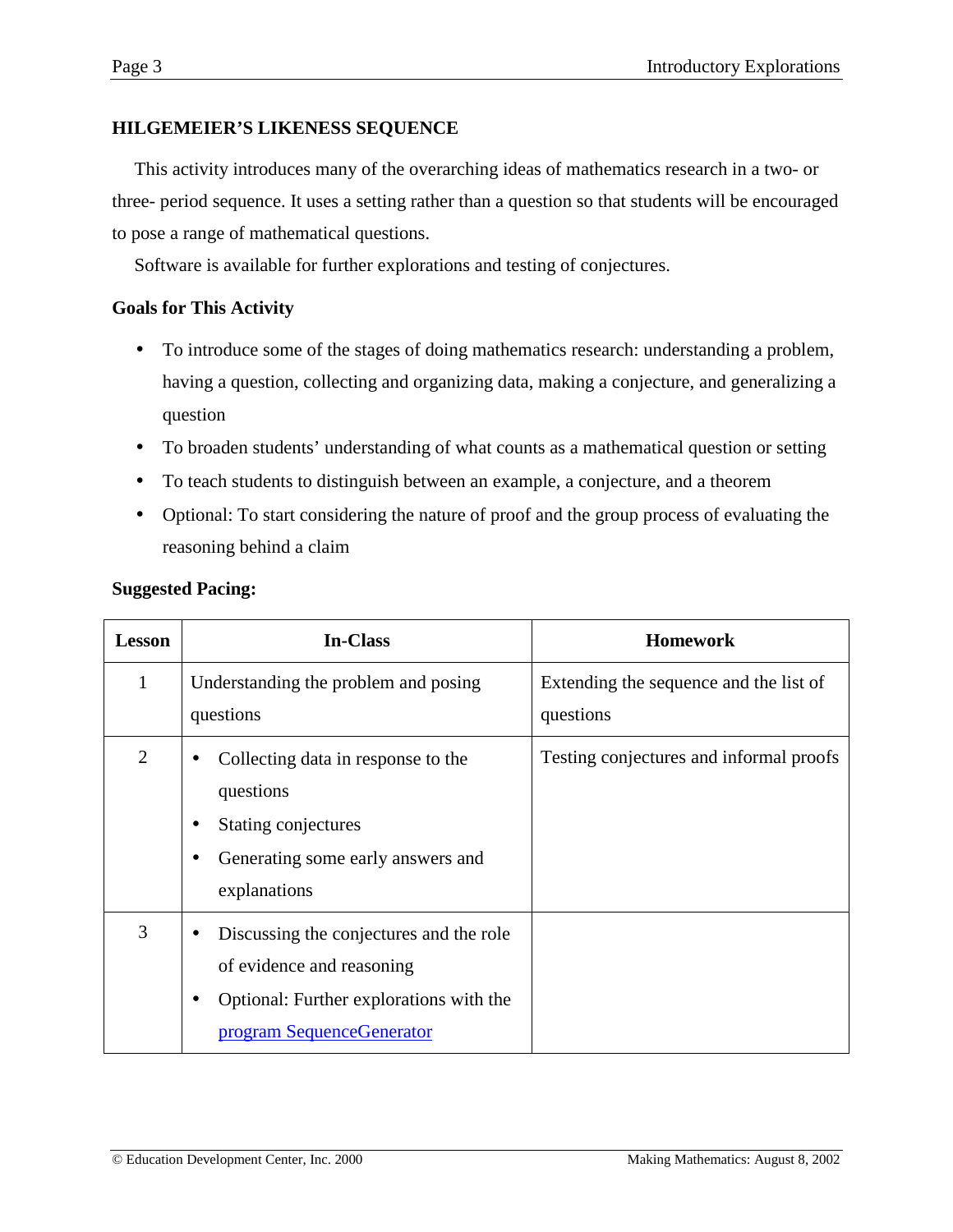# **The Sequence**

| 1                  |
|--------------------|
| 11                 |
| 21                 |
| 12, 11             |
| $11, 12, 21*$      |
| 31, 22, 11         |
| 13, 11, 22, 21     |
| 11, 13, 21, 32, 11 |

\* Read in pairs for describing the line above, but read as 111, 22, 1 when described by the line below.

# **Figure 2. The First Eight Terms of Hilgemeier's Likeness Sequence**

This lesson revolves around Hilgemeier's Likeness Sequence (see Figure 2, above), which is generated according to the following rule: The first line is an arbitrary starting point, and each line thereafter is a description of the string of digits in the prior line, read left to right. For example, the third line reads "Two 1's," which is a description of the second line. The fifth line reads "One 1, one 2, two 1's," which describes the line before it, grouping consecutive strings of identical digits.

#### **Introduction**

 Explain to the class that you are going to present a sequence, each term of which is a sequence of numbers. Ask them to study it and try to determine how it is generated, what properties it may have, and what patterns it may exhibit. Display the first five lines (see Figure 3 below) and ask students to copy them and then spend three minutes trying to anticipate the next term in the sequence.

| 1      |
|--------|
| 11     |
| 21     |
| 1211   |
| 111221 |

# **Figure 3. The First Five Terms of Hilgemeier's Likeness Sequence**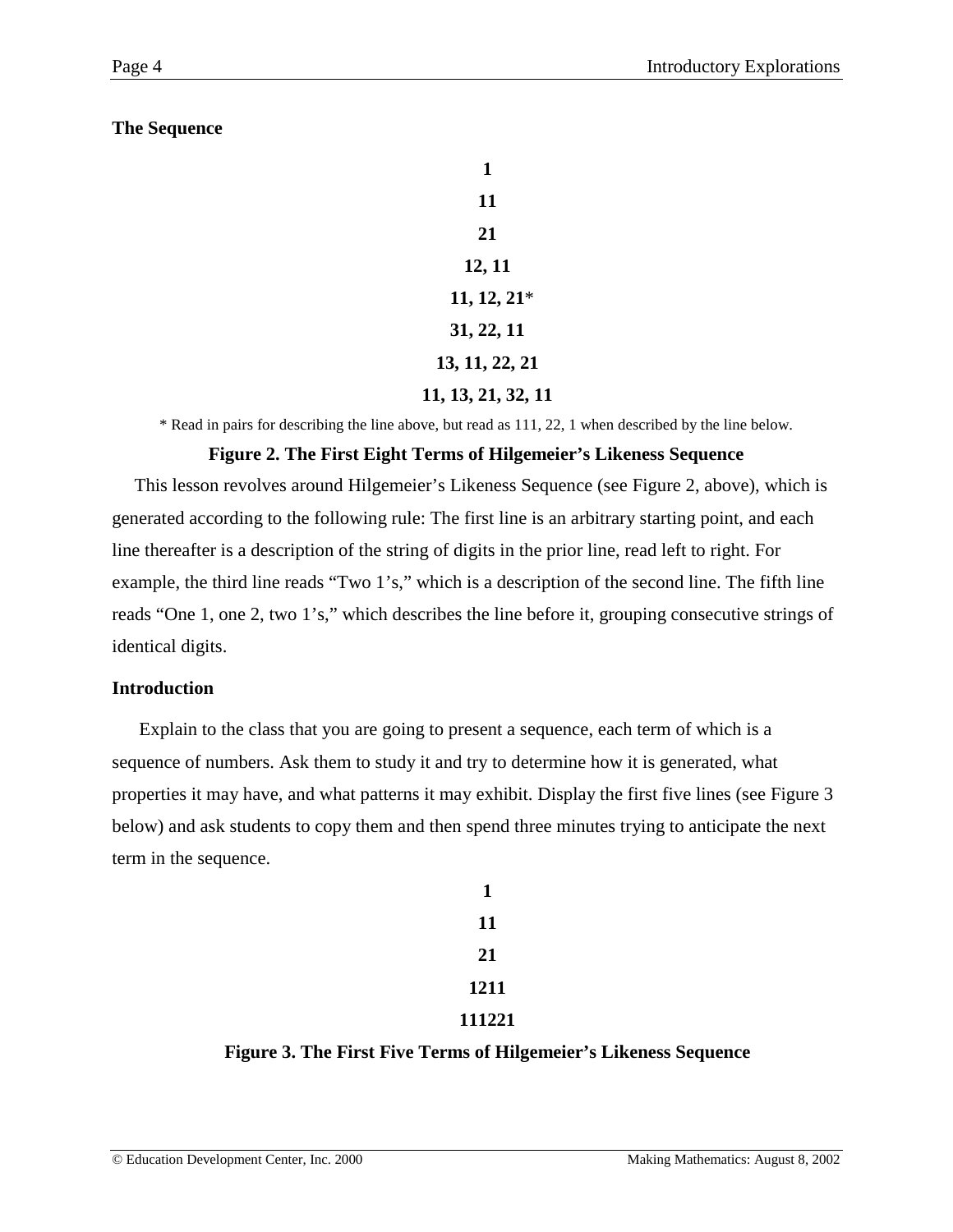As students study the terms, circulate and listen for questions or observations (e.g., "The lines are getting longer," or "Are there only 1's and 2's?"). Write these on the board. Solicit students' guesses and explanations for the next term. These guesses will reveal for the class the kinds of patterns that might be noticed, for example, that there always seems to be a "1" at the end of a term.

Write the next few terms on the board (see Figure 4, below), pausing after each to note any stray comments worth adding to the board (e.g., "Aha, a 3! Will a 4 come next?").

# **312211 13112221 1113213211 31131211131221 13211311123113112211 Figure 4. Terms 6 through 10**

It is quite difficult to unravel the rule behind this sequence. The purpose of this gradual revelation is to bring out how the class thinks about numerical patterns and to list their initial observations and questions about the sequence's behavior. It is fine if they do not figure out the rule themselves (and the mild frustration they experience is also a gentle introduction to the pace of real mathematics investigations).

After 10 or so minutes of (most likely) unsuccessful searching for a rule that explains the full sequence, add a few more lines, add commas between the pairs (see Figure 5, below), and read the first few lines out loud, given this punctuation (the fifth line should be read "One one <pause> one two <pause> two one" not "eleven, twelve, twenty-one").

| 1              |
|----------------|
| 11             |
| 21             |
| 12, 11         |
| 11, 12, 21     |
| 31, 22, 11     |
| 13, 11, 22, 21 |

# **Figure 5. The First Seven Terms of the Sequence, Punctuated**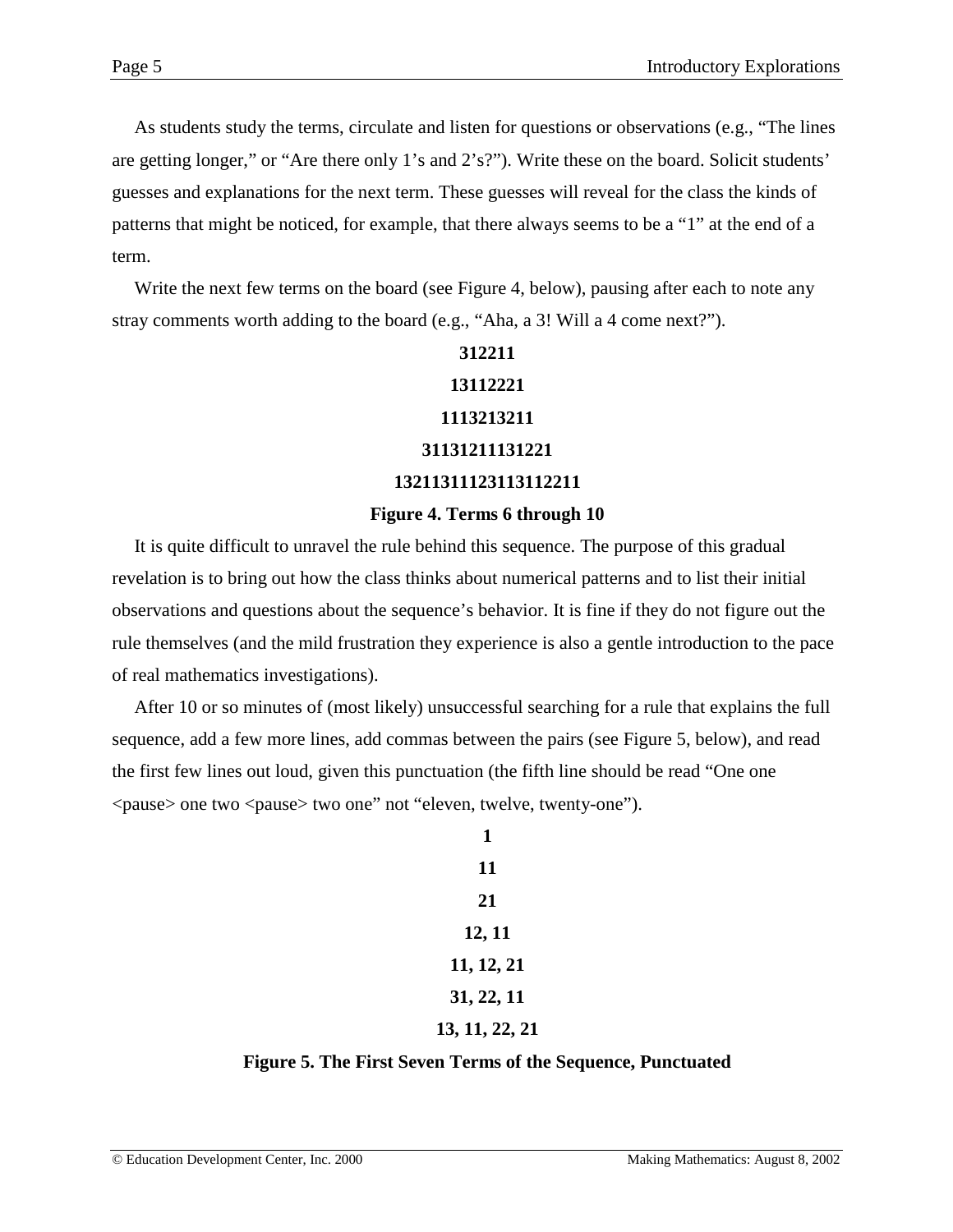Once students have generated a few questions and observations about the sequence, you can add plurals to your reading of the list: "Three ones  $\langle$  pause $\rangle$  two twos  $\langle$  pause $\rangle$  one one." If a student thinks he or she has figured out the pattern, ask the student for the next line without telling the class the rule. (This is mostly for dramatic effect, but the drama serves to add to the surprise and outrage, both of which have value.) If the student generates a correct line, have her or him reveal the rule; otherwise, give someone else a chance. If no one figures it out, tell the class how each line is generated.

#### **Where's the Math?**

Often a student will object, either vociferously or muttered, "This is supposed to be math class, not English!" This protestation is your cue to point to the list of questions and observations on the board. Is "Will a 4 appear?" an English question or a mathematical one? Acknowledge that the sequence is a rather odd mathematical object, but it is one, and it led the class to raise interesting mathematical observations and questions. The absence of an arithmetic rule for the sequence did not exhaust the range of possible mathematical explanations. Point out that mathematics is about patterns, structures, and reasoning, and that we are not limited to numbers and shapes as the subject of our studies. (In this case, the digits are playing dual roles as numbers, if they are the first part of a pair, and symbols, if they are the second part.)

In addition to noting the terminal "1" of each term and wondering about the appearance of a "4", other questions students have asked during the early stage of this activity include the following:

- Is the length of each term in the sequence always going to be the same or greater than its predecessor (monotonically increasing)? The class introduced the notation *L*(*n*) for the number of digits in the *n*<sup>th</sup> term and rephrased this question symbolically: Is  $L(n) \ge L(n-1)$  for all counting numbers *n*?
- Is there an explicit formula for the sequence? (This student sensed the recursive nature of the problem and wondered whether one needed a given line to generate the subsequent term.)
- Will the second-to-last digit always alternate?

Have everyone write down the next three or more lines of the sequence. Make sure they understand the rule. Give the students seven minutes (see [Assessment and the Use of Class Time](http://www2.edc.org/makingmath/handbook/teacher/Assessment/Assessment.asp#WeirdTimes)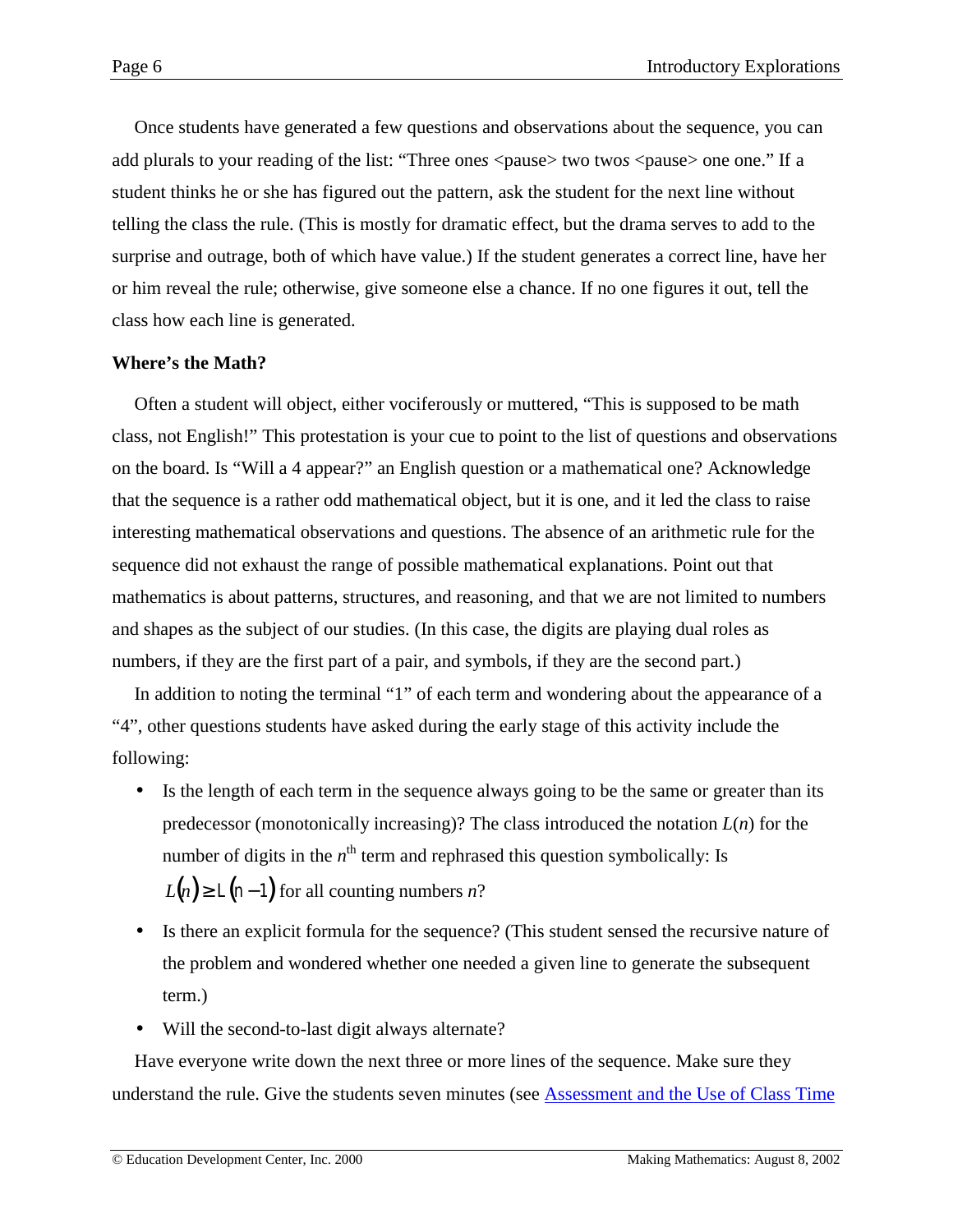for an explanation of this specific interval of time) to write additional lines, test any of the current questions, or pose some new questions about the sequence. Encourage them to check their new terms with a partner.

#### **Mathematical Statements**

When the class reconvenes, solicit any new questions and add them to the list. Provide the following definitions informally: The individual terms each serve as an **example** of what terms in the sequence might be like. They also have a relationship to one another in establishing broader patterns. The class saw the sequence and noted, "Hmm, the digits do not seem to be going beyond 3." Such a comment is an **observation**, based on several examples, that reflects a general pattern or property of the objects under investigation. If, after further exploration and consideration, we begin to believe an observation will always hold true, then we state it clearly and call it a **conjecture**. The question "Does a 4 appear?" might be turned into the conjecture "A 4 will not appear in this sequence." A conjecture is a claim that we believe is likely to be true but have not yet proven true. Once a conjecture is proven, it is called a **theorem**.

Ask students if they have thoughts about how to answer any of the questions posed. If none are proffered, prompt them with questions such as, "What would they do to find out if a 4 appears?" or "How could you determine if the final two digits continue their 11, 21, 11, 21, … pattern?" The goal of these questions is not to push students into rigorous proofs, but to distinguish between the role that different types of evidence play in mathematical thinking. If a student suggests that the class extend the sequence in order to verify a conjecture, have the class put additional terms on the board and ask whether these new terms answer any of their questions. Should a continuation of the pattern convince them that a 4 will never appear? (Many may say yes.) What would they require to be sure that the conjecture was true or false? Students may suggest that its truth merely requires a single example, a term with a 4 in it. (The truth of the conjecture might also be shown through an existence proof, which does not give a particular term but is able to show that, for some reason, a 4 must ultimately appear. This approach can be left for a later discussion.) Could examples ever prove the conjecture false? Many more terms might appear persuasive and make us ever more supportive of our conjecture, but a claim about an infinite set of elements cannot be proven with a finite sample (note that the claim that a 4 does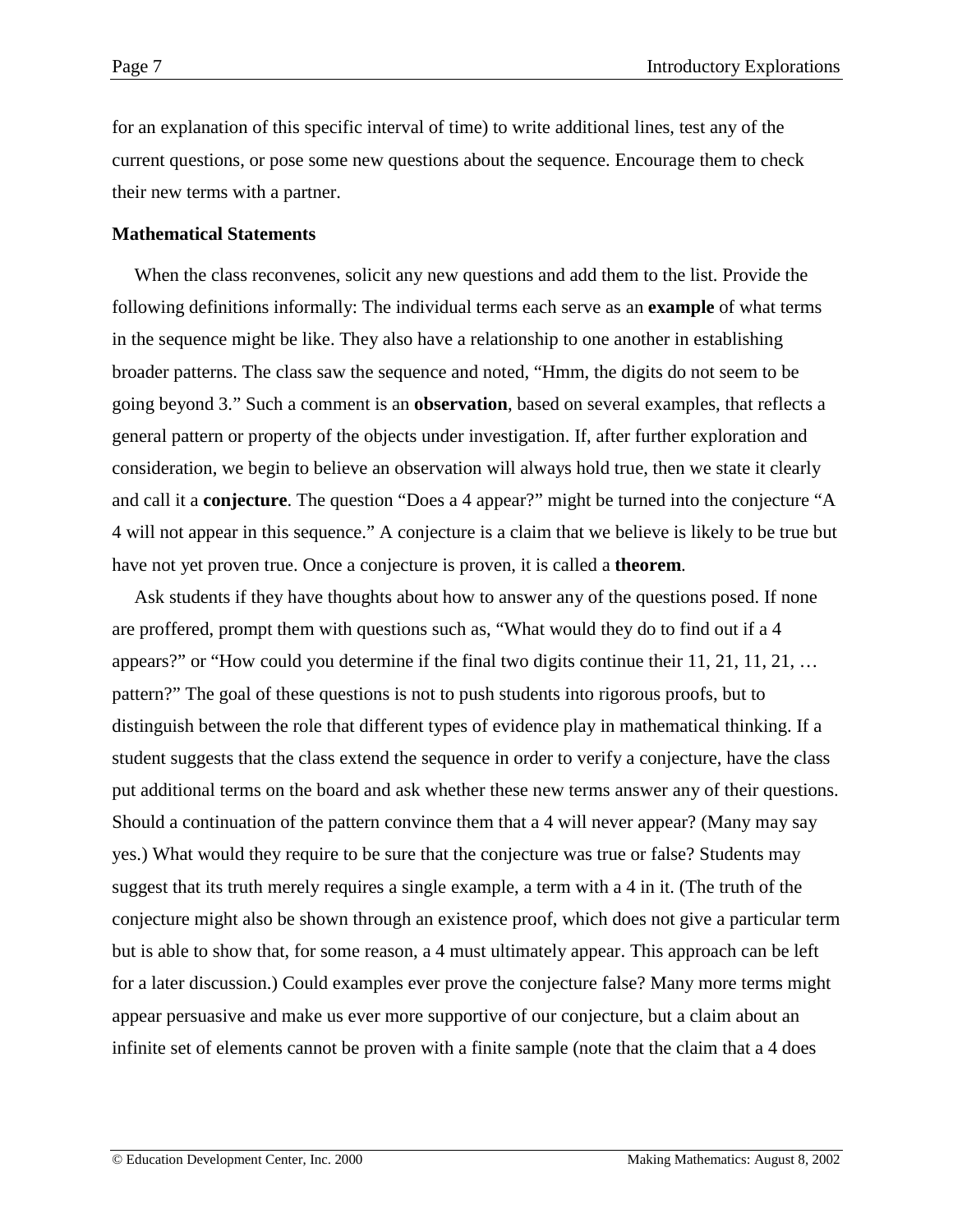appear may be a claim about only a single term; see the activity [Conjectures Are Not Theorems](http://www2.edc.org/makingmath/handbook/teacher/Conjectures/Conjectures.asp#AnExampleIsNotAProof) in the [Examples, Patterns, and Conjectures](http://www2.edc.org/makingmath/handbook/teacher/Conjectures/Conjectures.asp) section).

#### **Homework**

The first homework assignment is dependent on how far the discussion progressed during class. Students might be asked to extend the sequence. They should be asked to generate at least three new questions about the sequence. They can also be given the option of trying to answer any questions that have not yet been addressed.

The sophistication of the questions students ask about the sequence tends to grow as they immerse themselves in the setting. Here are some questions that students have posed during later stages of this investigation:

- The lengths of the fifth and sixth terms are equal:  $L(5) = L(6)$ . Will  $L(n) = L(n 1)$  an infinite number of times? Will  $L(n) = L(n-1)$  ever again for  $n > 6$ ? If so, will there be a pattern to the values of *n* for which adjacent terms are equal?
- Is there a formula for  $L(n)$ ? Is its growth a familiar function (linear, exponential)?
- Does the sequence have any application?
- What happens if you start with a different seed (e.g., with a 2 or a 7 instead of a 1 in the first line)?

The last question in this list is wonderful. It is not a question about the specific sequence, but about the process involved. It is the start of a generalization of the original setting. All of the other questions can be applied to this new sequence (2, 12, 1112, 3112, 132112, etc.) and their answers in each case compared. When students take the initiative to generalize or modify a research problem, their contribution should be highlighted as an example of the broader context in which research questions can and should be viewed (see [Problem Posing\)](http://www2.edc.org/makingmath/handbook/teacher/ProblemPosing/ProblemPosing.asp).

Once the question list has grown, it is worth reminding the class that any initial skepticism about the mathematical nature of the problem should be gone. In fact, by this point, students are more likely to be surprised at the amount of time it would take to even try to resolve the questions.

At this juncture, students can individually or in pairs choose one of the questions to investigate further. Students can study the growth of *L*(*n*) or the appearance of patterns in the terms themselves with the [program SequenceGenerator.](#page-11-0) Students can turn some of their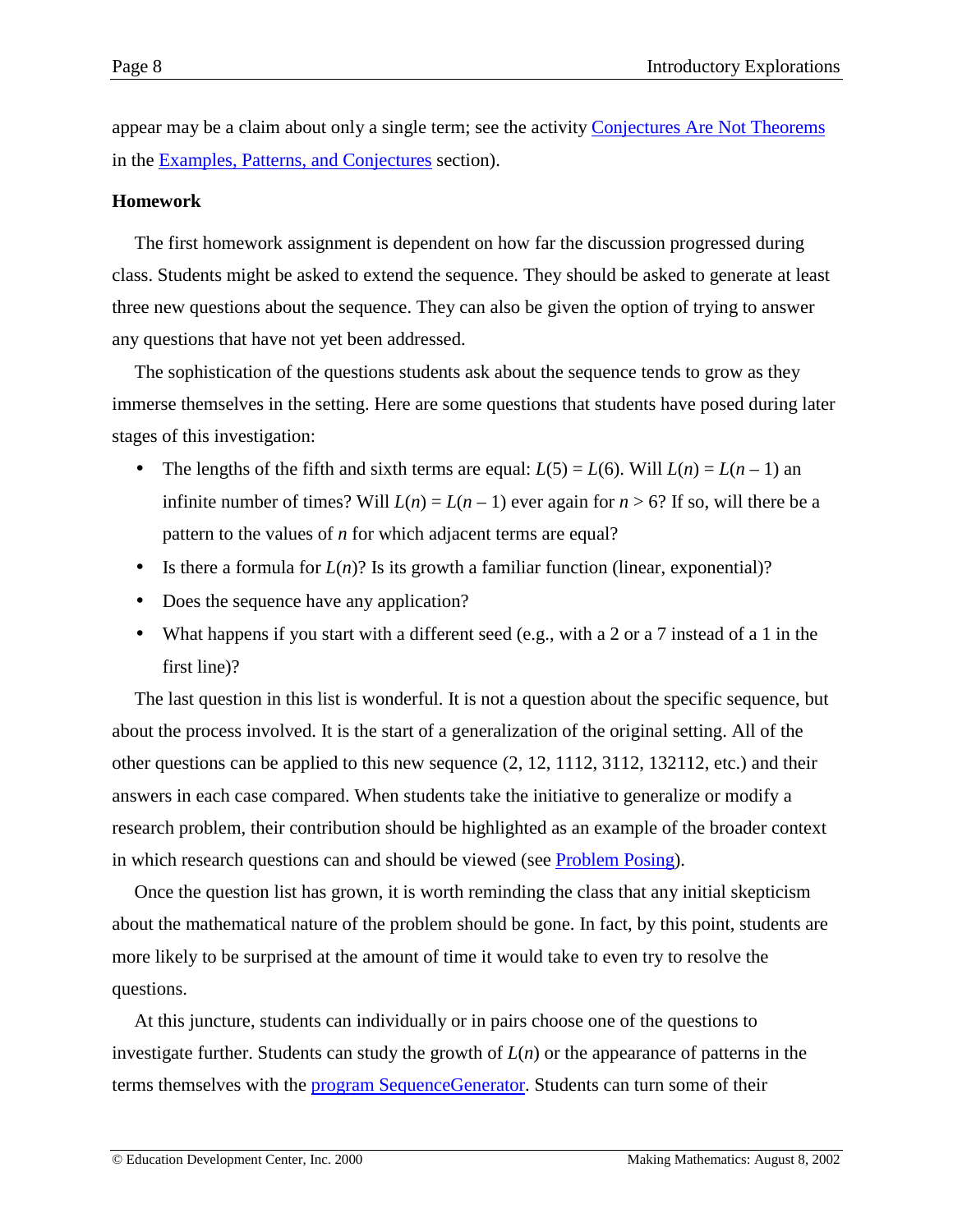questions into conjectures and try to come up with reasons (other than a preponderance of examples) for believing them (see Sample Student Proofs, below).

The emphasis at this point should not be on rigorous proof but on clear communication, group understanding of the conjectures and reasons that students produce, and understanding the relationship between data, conjectures, and theorems.

Whether further time is devoted to exploring this sequence or extensions of the setting should be based on class enthusiasm and the likely productivity of the questions raised. Finding a function for *L*(*n*) by transforming familiar functions (polynomial and exponential) or with curvefitting algorithms (such as are built into most graphing calculators) might be of interest, but an attempt to find a proof of this behavior is not a constructive use of time. If the class is enjoying the questions, spending further time exploring them will send the message that their mathematical enthusiasm is appropriate and encouraged (see [Student and Teacher Affect\)](http://www2.edc.org/makingmath/handbook/teacher/StudentAndTeacherAffect/StudentAndTeacherAffect.asp).

#### **SAMPLE STUDENT PROOFS (Paraphrased)**

These proofs are approaches that inspired students developed to support their conjectures about the sequence. They are provided for your interest, rather than as examples of what a typical class produces. Note that while even arithmetic is barely necessary, the reasoning did require careful keeping track of possible cases and encouraged the introduction of symbols. See [Reading](http://www2.edc.org/makingmath/handbook/teacher/GettingInformation/GettingInformation.asp#ReadingTechnicalLiterature) [Technical Literature](http://www2.edc.org/makingmath/handbook/teacher/GettingInformation/GettingInformation.asp#ReadingTechnicalLiterature) for suggestions on wading through dense mathematical reasoning. Proofs of some of the claims about this sequence require both elaborate case-by-case schemes (see [Conway's Constant](http://www.mathsoft.com/asolve/constant/cnwy/cnwy.html) and its links to Conway's "periodic table") and more complex mathematics.

This introductory activity need not lead to proofs and should not be used as the point to insist on perfect form and rigor. If a student does present a proof, encourage the class to study it, check its claims, and offer constructive feedback. Are the explanations clear? Convincing? Do they cover all possibilities? Use this opportunity to discuss the value of proof (see [Proof](http://www2.edc.org/makingmath/handbook/teacher/Proof/Proof.asp) and [Proof](http://www2.edc.org/makingmath/mathtools/Proof/Proof.asp) [Techniques\)](http://www2.edc.org/makingmath/mathtools/Proof/Proof.asp) and note whether the arguments your students present offer insight into *why* their theorem is true (as the two below do).

#### **First Student Proof**

Can the original sequence produce a 4? No.

The digits in a term either refer to a symbol (S) in the previous term or are a count (C) of how many times such a symbol appeared consecutively. Since there is no 4 to begin with, the first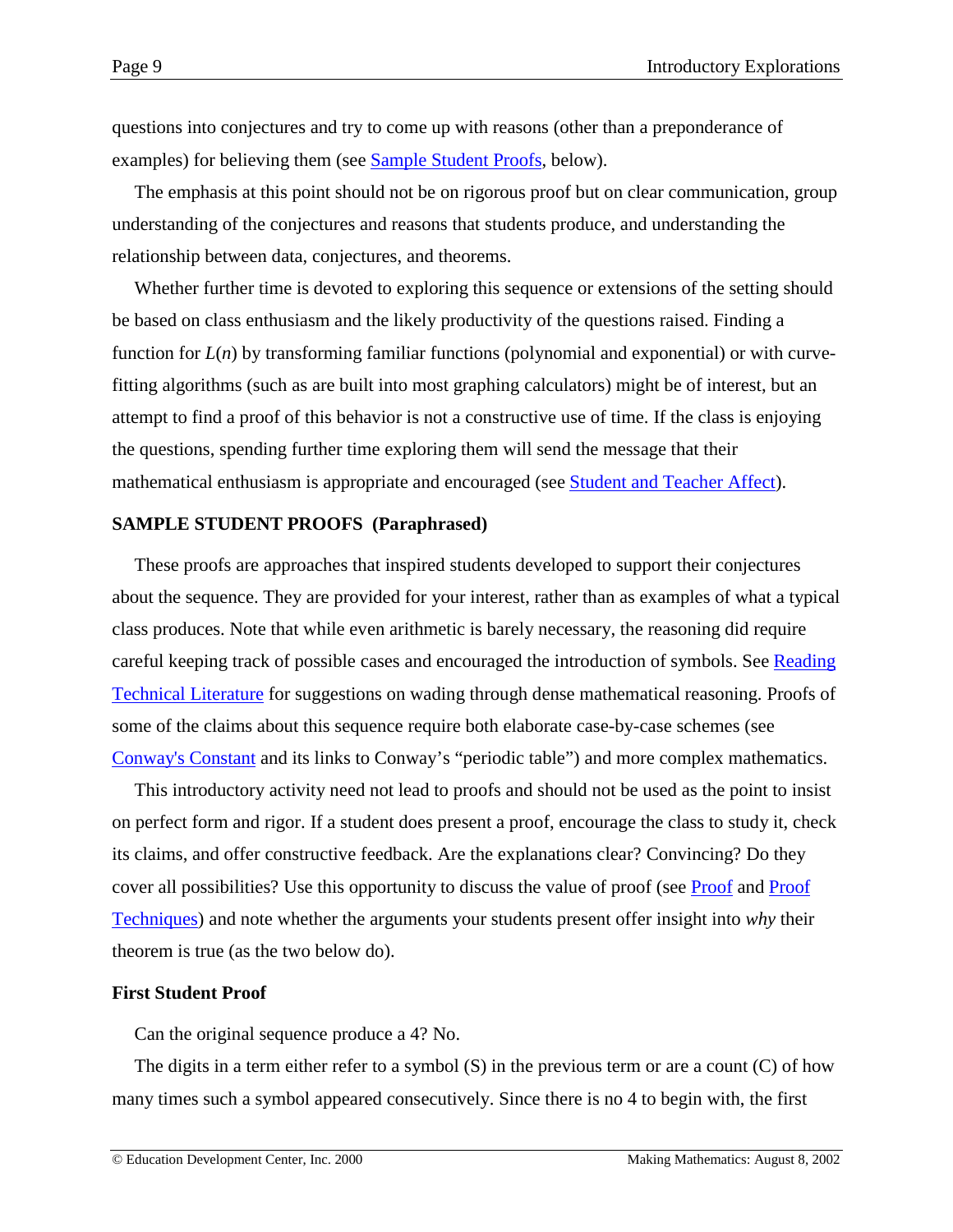appearance of a 4 must come from there being four consecutive appearances of some other symbol. The terms are made of pairs of digits:  $C_1S_1C_2S_2 \ldots C_nS_n$ . Any string of four of these must include two adjacent CS pairs all of the same digit (either . . .  $C_iS_iC_{i+1}S_{i+1}$  . . . or . . .  $S_iC_{i+1}S_{i+1}C_{i+2}$ ...). A term cannot have the same value for S twice in a row because you are counting strings of symbols until a new string begins (if 2111 was describing three symbols in a preceeding line, it should just be 31). So four identical symbols would never appear consecutively and therefore a 4 will not appear.

# **Second Student Proof**

Can  $L(n)$  be less than  $L(n-1)$ ? Not for  $n \geq 3$ .

There are three types of CS pairs in the terms of the sequence. The  $C_i$  can equal either 1, 2, or 3.

CS pairs beginning with a 1 are one digit longer than the substring they describe.

CS pairs beginning with a 2 are the same length as the substring they describe.

CS pairs beginning with a 3 are one digit shorter than the substring they describe. Replacing a string of three identical digits with a pair, such as 32, is the only way a term can shrink.

So  $L(n)$  can be less than  $L(n-1)$  only if there are more CS pairs beginning with a 3 than there are pairs beginning with a 1.

Any string of three consecutive digits must begin at a C value (or you will have two consecutive, identical S values). We are trying to see if we can fit in more three-digit substrings than one-digit ones, so let's begin a term with a three-digit string: *aaa*. The fourth digit of this term must be different (*aaab*) and cannot be part of a three-digit string (for the two S reason), so we have *aaabc* . . . or *aaabb* . . . In the *aaab* case, the one *b* will produce a two digit descriptive CS pair and so *aaab* will be replaced by the equally long 3*a*1*b* substring. In the latter cases, we have one fewer digit, but we began with a five-digit term and odd length terms are only possible as our starting term (So  $L(2)$  can be shorter than  $L(1)$  but not thereafter). If  $n > 2$ , then the  $n^{\text{th}}$ term is describing an even-length term and the *aaabb*… substring must be followed either by a terminating single digit (which yields a descriptive pair and cancels out the "benefit" of the initial triple) or by another pair, until some final single digit. Not until a single digit has been added to get a starting substring that can begin in a C position, can a new triple be appended. So, each triple must be followed by a complementary single (with or without an intervening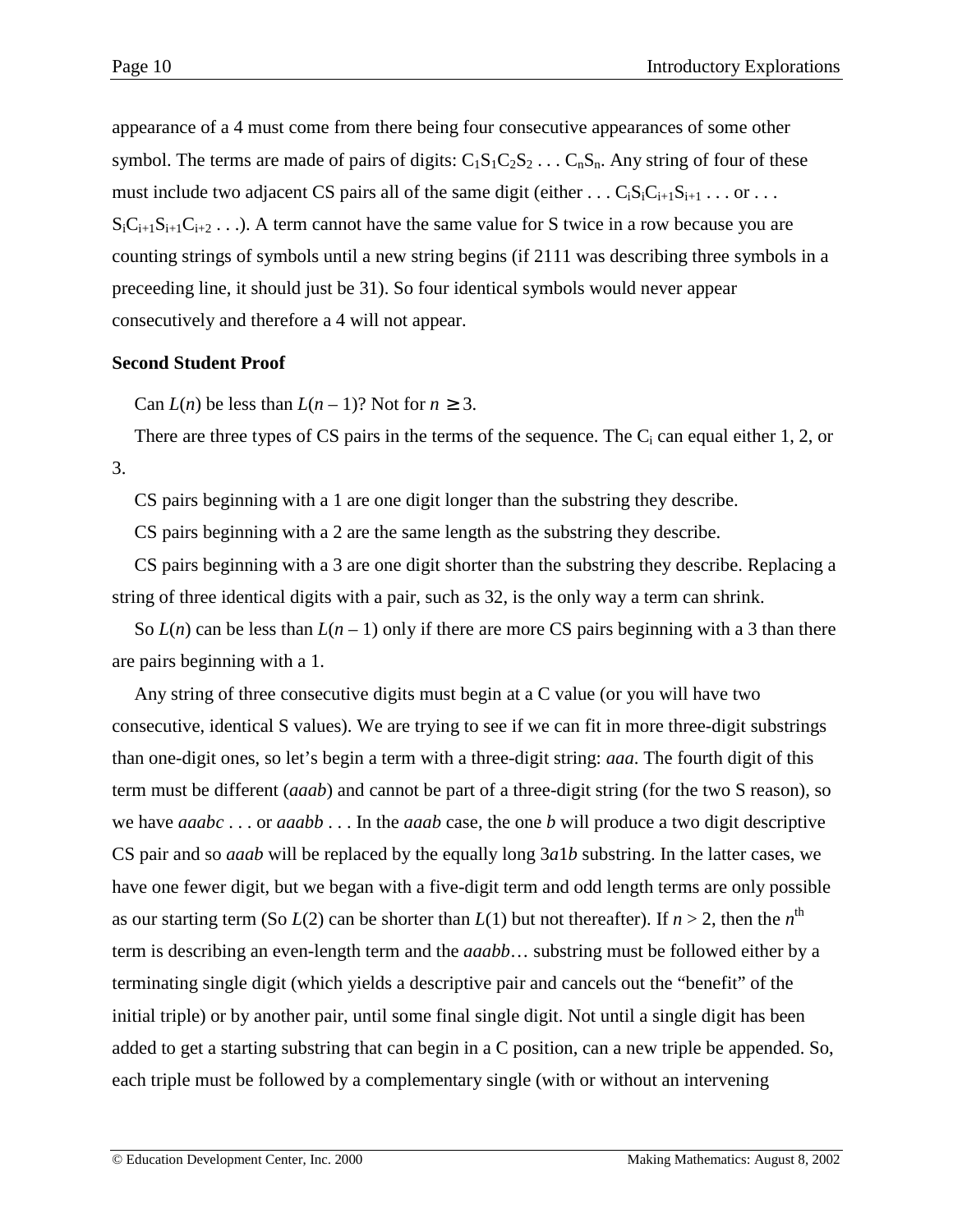sequence of pairs), and it is impossible to have more triples than singles. Therefore, *L*(*n*) must be at least as long as  $L(n-1)$ .

#### **Extensions**

Another question students may consider is, "Can three 3's appear in a sequence?"

An extension students may explore is *Robinsonizing*, which poses this question: What if each line tells, in order, how many total 1's, 2's, 3's, etc. appear in the prior line (with no attention paid to the order of the digits). For example:

|  |  |  | 0 1's, 0 2's, 0 3's, 0 4's, 0 5's, 0 6's, 0 7's, 0 8's, 0 9's, 0 0's  |  |  |  |  |  |  |
|--|--|--|-----------------------------------------------------------------------|--|--|--|--|--|--|
|  |  |  | 1 1's, 1 2's, 1 3's, 1 4's, 1 5's, 1 6's, 1 7's, 1 8's, 1 9's, 11 0's |  |  |  |  |  |  |
|  |  |  | 12 1's, 1 2's, 1 3's, 1 4's, 1 5's, 1 6's, 1 7's, 1 8's, 1 9's, 1 0's |  |  |  |  |  |  |
|  |  |  | 11 1's, 2 2's, 1 3's, 1 4's, 1 5's, 1 6's, 1 7's, 1 8's, 1 9's, 1 0's |  |  |  |  |  |  |
|  |  |  |                                                                       |  |  |  |  |  |  |

How does this sequence continue? What happens if we choose a different starting string? (See Douglas Hofstadter's *Metamagical Themas* [1985], pages 27 and 390–92 for more information.)

# **BIBLIOGRAPHY**

Berzsenyi, George (1993, Sept./Oct.). Endless self description: Finding the limits in Hilgemeier's "likeness sequence." *Quantum*, 17.

Conway's Constant (2000). Available online at [http://www.mathsoft.com/asolve/constant/cnwy/cnwy.html.](http://www.mathsoft.com/asolve/constant/cnwy/cnwy.html)

Conway, John (1990, Nov./Dec.). Play it again… *Quantum*, 31, 63.

Hofstadter, Douglas (1985). *Metamagical themas*. New York: Basic Books.

*Look and say sequence* in Weisstein, Eric (1999). *Concise encyclopedia of mathematics CD-ROM*. USA: CRC Press. Also available online at

[http://mathworld.wolfram.com/LookandSaySequence.html.](http://mathworld.wolfram.com/LookandSaySequence.html)